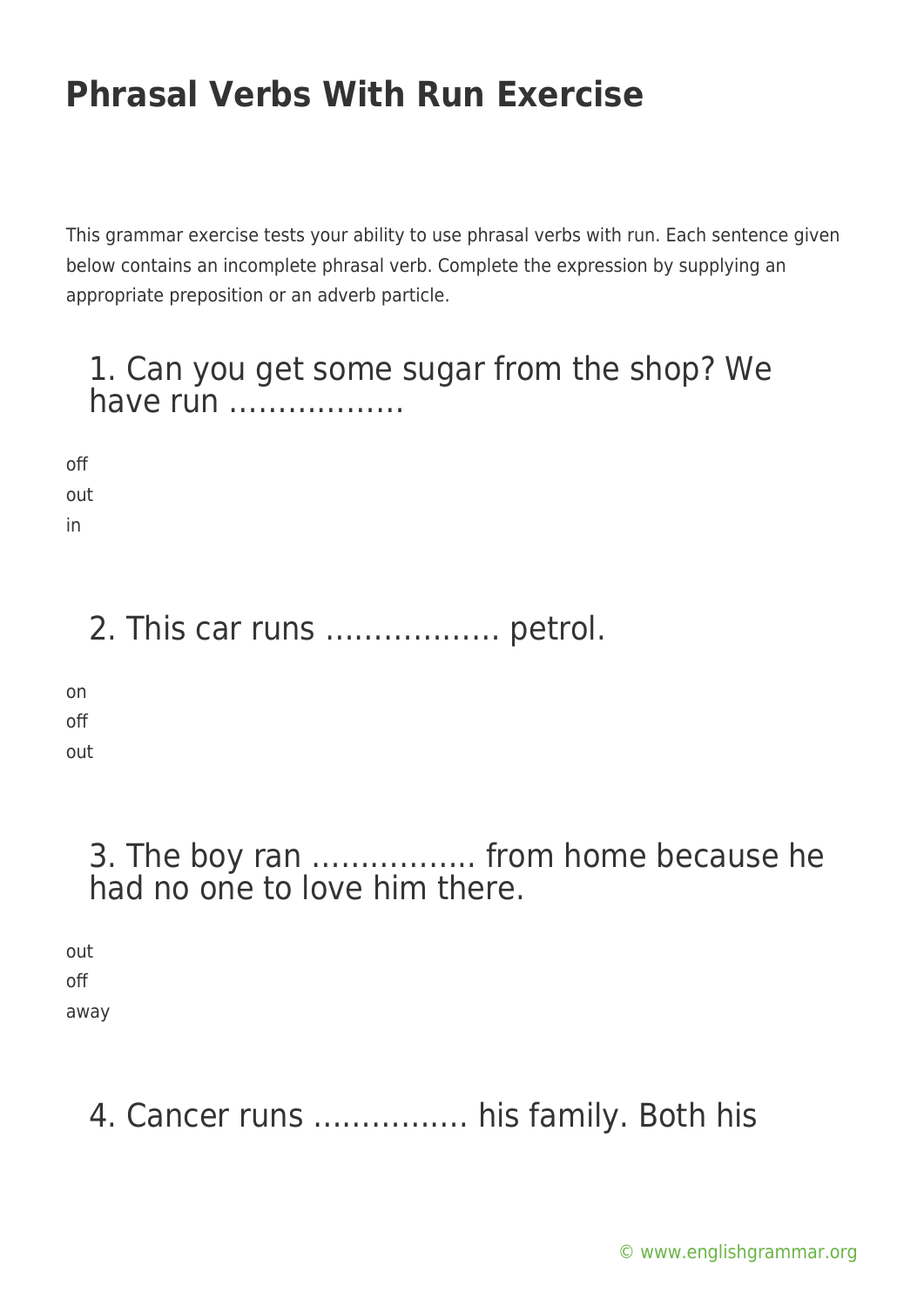parents died of it.

in on over

> 5. The police constable ran ………………. the thief but he could not catch him.

over out after

#### 6. When we were kids we would spend the entire afternoon running ……………. the neighborhood.

over around on

## 7. I want to run ……………… President.

on for after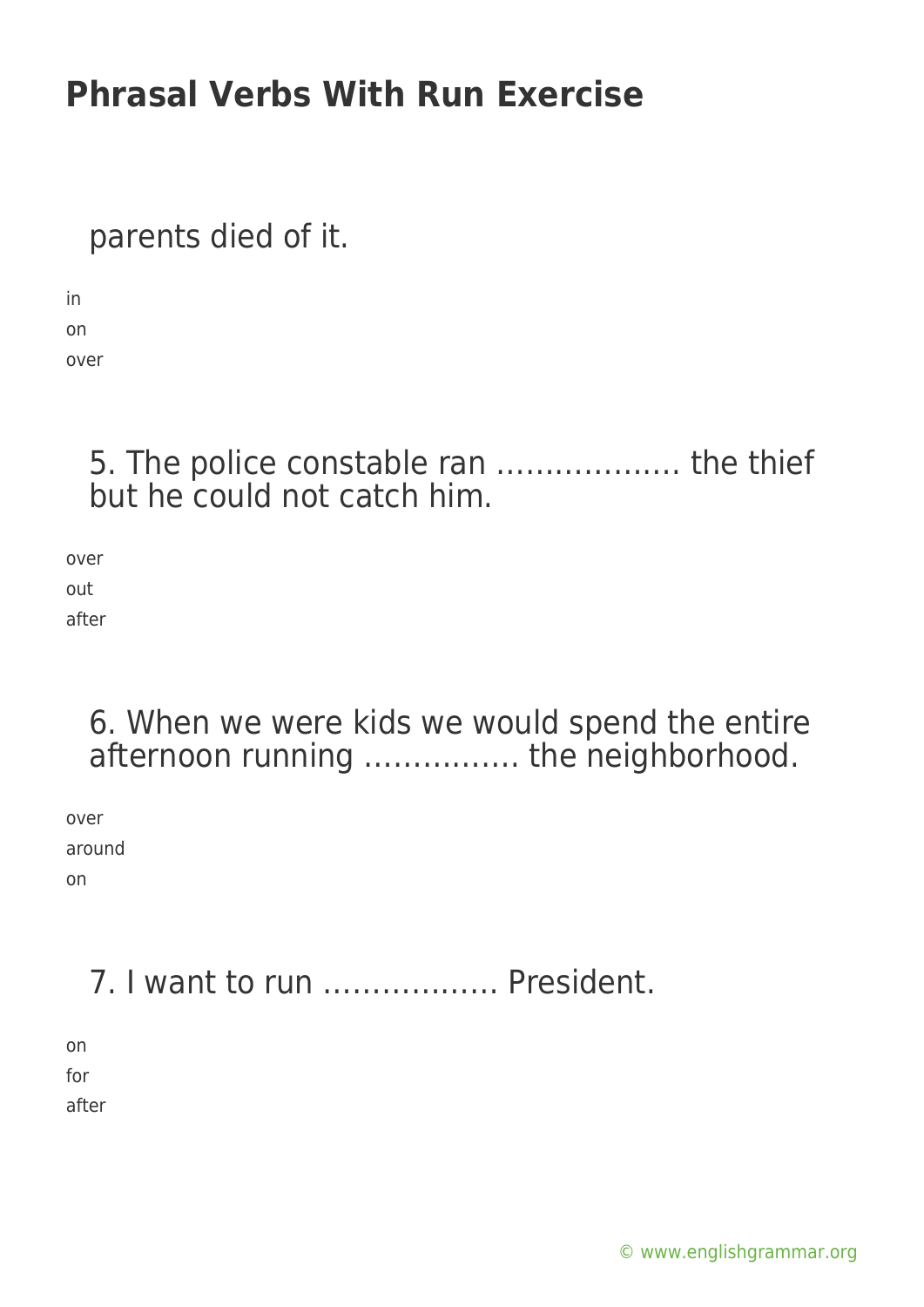#### 8. I ran …………….. an old friend of mine yesterday.

at into over

#### 9. Can you run ………………. hundred copies of this document?

over off about

#### 10. I ran ………………. a dog while driving home from work.

after over on

#### 11. He has run ……………… a huge debt on his credit cards.

in

up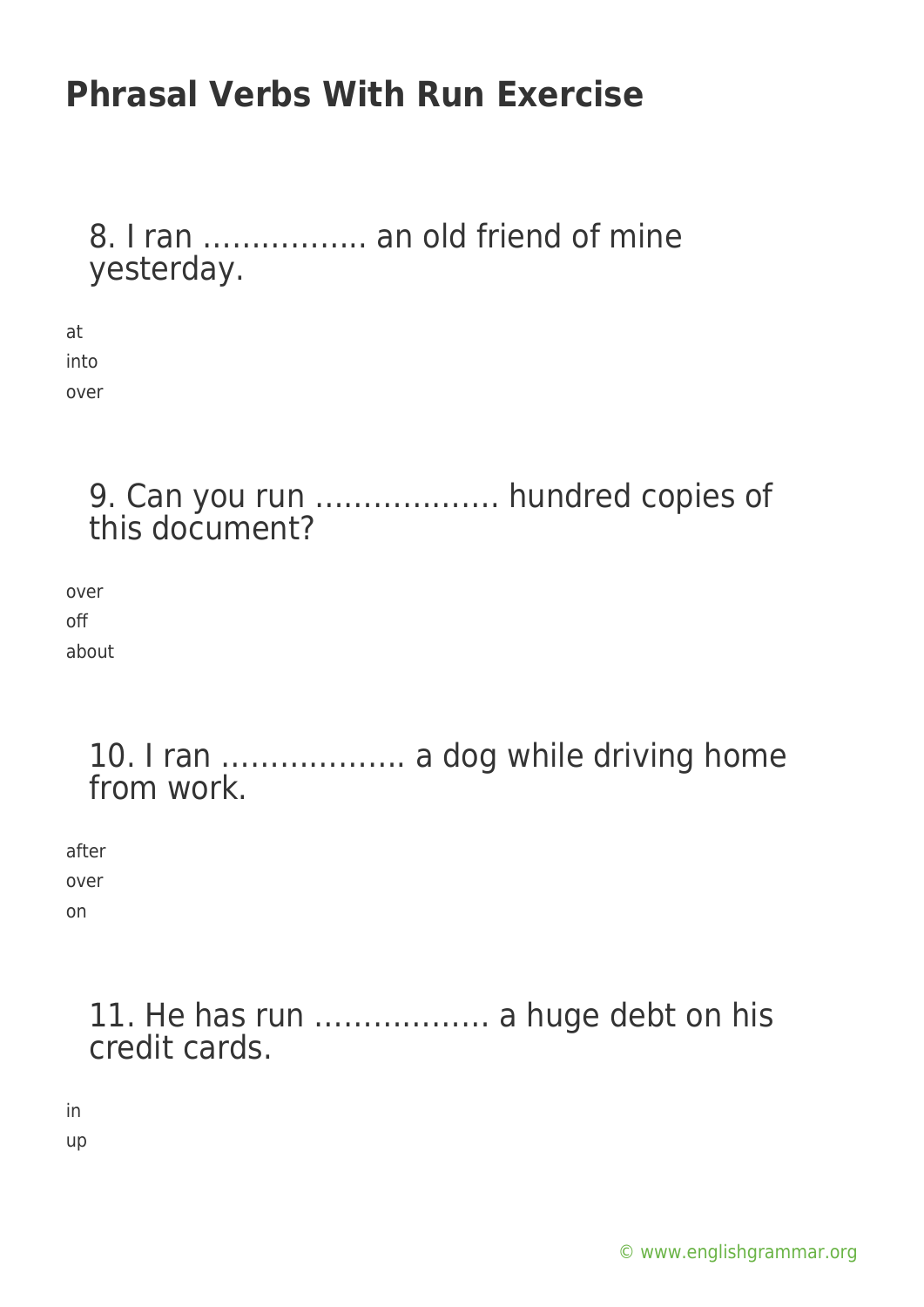out

#### 12. He ran ………………. the presentation one more time to ensure that everything is perfect.

through

over out

#### Answers

- 1. Can you get some sugar from the shop? We have run out.
- 2. This car runs on petrol.
- 3. The boy ran away from home because he had no one to love him there.
- 4. Cancer runs in his family. Both his parents died of it.
- 5. The police constable ran after the thief but he could not catch him.

6. When we were kids we would spend the entire afternoon running around the neighborhood.

- 7. I want to run for President.
- 8. I ran into an old friend of mine yesterday.